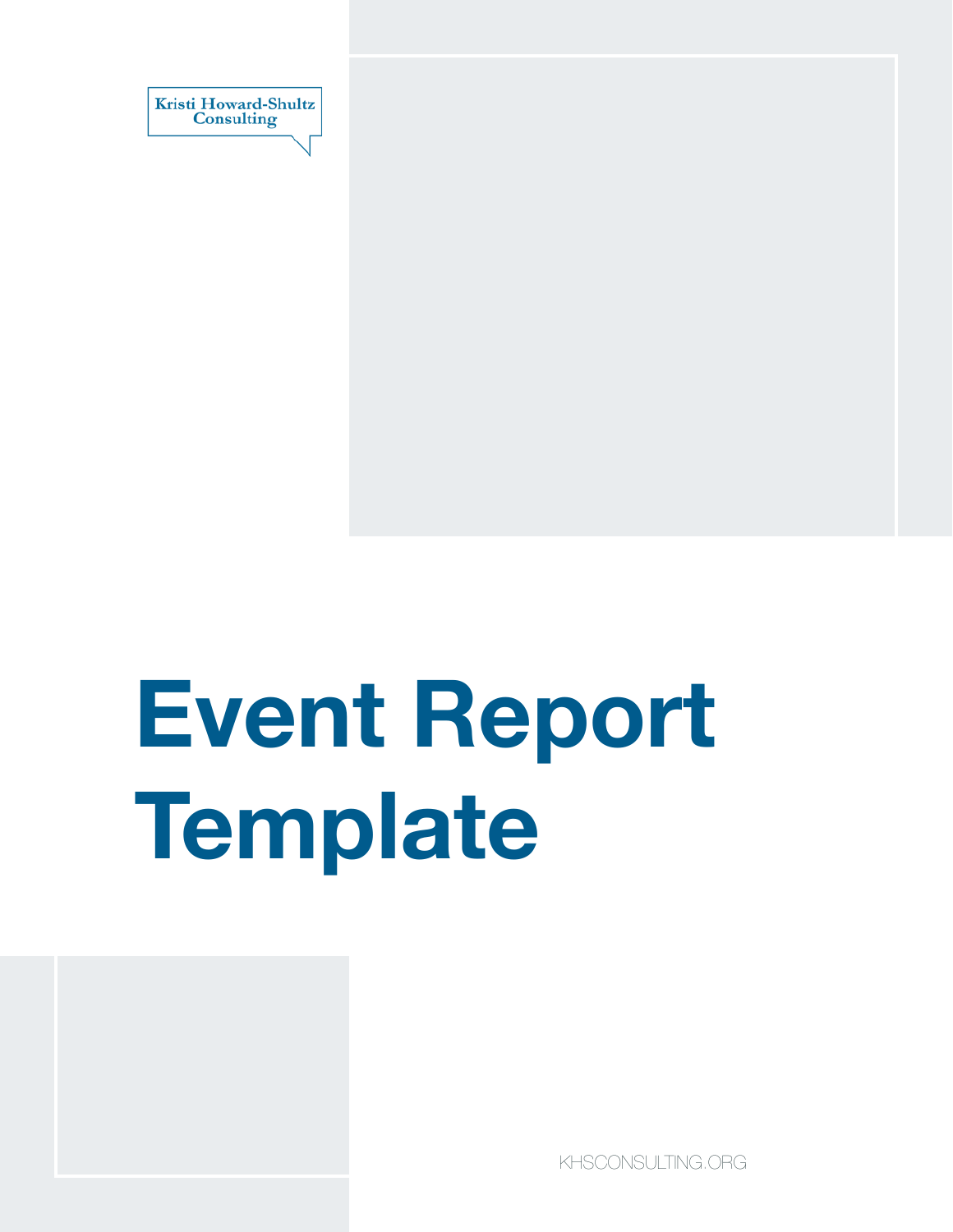

## *Example Event*

#### PURPOSE

*To celebrate philanthropy at our agency! To educate, inspire and engage our community around giving back to our mission in celebration of our upcoming birthday.*

#### **FOCUS**

#### *• Educate*

Who does the annual fund benefit? Why do YOUR gifts matter?

*• Inspire*

*Share donor stories, from alumni, parents, and faculty/staff, about why they give to our institution. Involve clients in thanking donors and making a gift.* 

*• Engage*

*\$100,000 – Dollar goal. Invite alumni, parents, faculty, staff, and students to give to the annual fund on Giving Day.* 

#### PRELIMINARY HARD COSTS

| Signs                                        | \$387     |
|----------------------------------------------|-----------|
| Postcards                                    | \$3,046   |
| Postage                                      | \$1,798   |
| Cookies                                      | \$390     |
| Prizes                                       | \$30      |
| Decor                                        | \$122     |
| <i><b>Video Production</b></i>               | \$1,000   |
| <b>Total Hard Costs</b>                      | \$6,773   |
| <b>Total Raised - Payments &amp; Pledges</b> | \$144,687 |
| <b>Net Return</b>                            | \$137,914 |

#### PRELIMINARY RESULTS

| <b>Mean</b>   | \$769       |
|---------------|-------------|
| <b>Median</b> | \$120       |
| <b>Mode</b>   | \$100       |
| Range         | $$4-19,000$ |

| <b>Comparison</b>            | FY19        | <i>FY20</i> | Prelim F <sub>21</sub> |
|------------------------------|-------------|-------------|------------------------|
| <b>Total Raised</b>          | \$86,734.08 | \$89,612.50 | \$144,687.88           |
| <b>Total Donors</b>          | 190         | 168         | 188                    |
| <b>Retained Donors</b>       | N/A         | 64          | 97                     |
| <b>New/Recaptured Donors</b> | 190         | 104         | 191                    |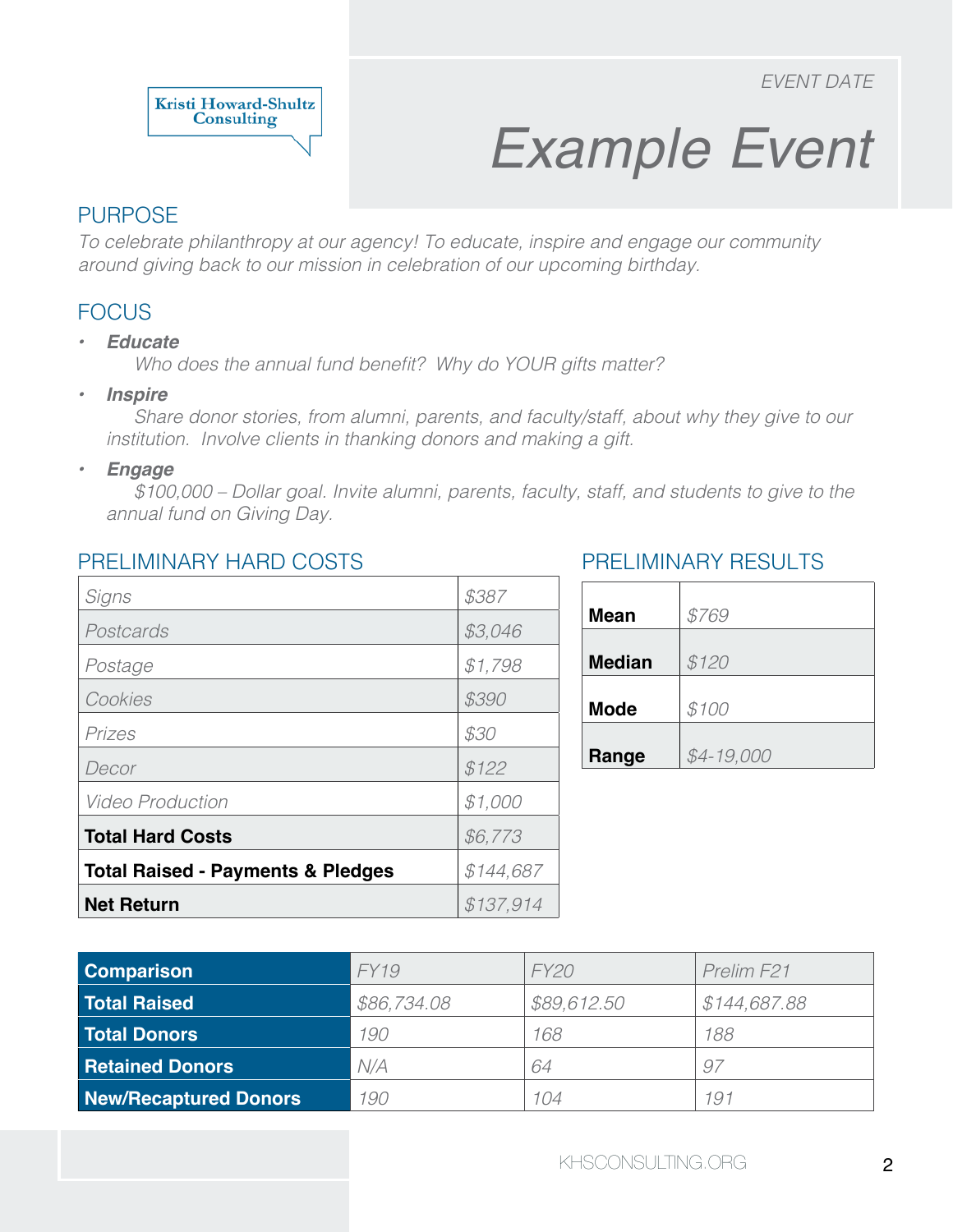

/ /

#### PURPOSE

#### FOCUS

| $\boldsymbol{2}$ |  |  |  |
|------------------|--|--|--|
|                  |  |  |  |
|                  |  |  |  |
| 3                |  |  |  |

#### PRELIMINARY HARD COSTS

| <b>Total Hard Costs</b>                      |  |
|----------------------------------------------|--|
| <b>Total Raised - Payments &amp; Pledges</b> |  |
| <b>Net Return</b>                            |  |

#### PRELIMINARY RESULTS

| <b>Mean</b>   |  |
|---------------|--|
| <b>Median</b> |  |
| <b>Mode</b>   |  |
| Range         |  |

| <b>Comparison</b>            |  |  |
|------------------------------|--|--|
| <b>Total Raised</b>          |  |  |
| <b>Total Donors</b>          |  |  |
| <b>Retained Donors</b>       |  |  |
| <b>New/Recaptured Donors</b> |  |  |